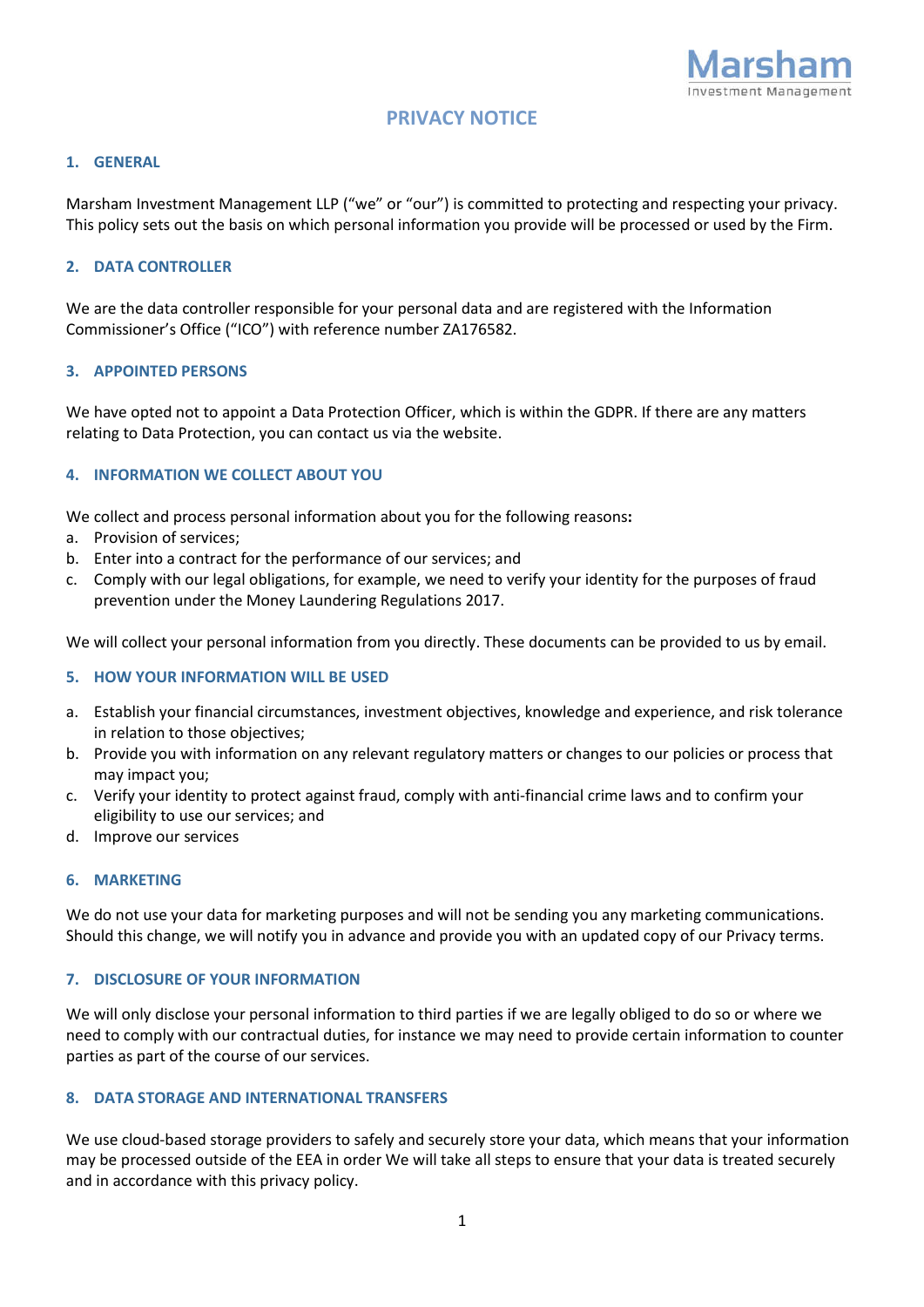## **9. RETAINING YOUR PERSONAL INFORMAION**

As an FCA authorised Firm, we are obliged to retain your information for a certain period. As such. We will retain your information for a period of five years after the termination of our business relationship.

# **10. YOUR LEGAL RIGHTS**

# **10.1. Under the GDPR and Data Protection Act 1998, you have the rights to:**

# *a. Request access to your personal data (commonly known as a "data subject access request"):*

# *b. Request correction of the personal data that we hold about you:*

You can request that we correct any incomplete or inaccurate data we hold about you. We may however, need to verify the accuracy of the new data you provide to us.

# *c. Request erasure of your personal data:*

- You can ask us to delete or remove personal information where there is no good reason for us continuing to process it.
- You can ask us to delete or remove your personal information where you have successfully exercised your right to object to processing (see below), where we may have processed your information unlawfully or where we are required to erase your personal data to comply with local law.

# Note:

We may not always be able to comply with this request. As an FCA authorised firm, we are under certain obligations to retain certain data for a minimum period. Please note that these requirements supersede any right to erasure requests under applicable data protection laws.

# *d. Object to processing of your personal data:*

This is in situations where we are relying on a legitimate interest and there is something about your situation which makes you object to processing on this ground as you feel it impacts on your fundamental rights and freedoms. As an FCA authorised firm, we are under obligations to process and retain certain data for compliance purposes. Please note that these requirements will supersede any right to objection requests under applicable data protection laws. If you still object to the processing of certain data, we may not be able to provide you with our services.

# *e. Request restriction of processing of your personal data:*

You can request that we suspend the processing of your personal data in the following scenarios:

- a. if you want us to establish the data's accuracy;
- b. where our use of the data is unlawful, but you do not want us to erase it;
- c. where you need us to hold the data even if we no longer require it as you need it to establish, exercise or defend legal claims; or
- d. you have objected to our use of your data, but we need to verify whether we have overriding legitimate grounds to use it. Please note that any requests in relation to the restriction of the processing of your data means that we may not be able to perform the contract we have or are trying to enter with you. In this case, we may have to cancel your use of our services, but we will notify you if this is the case at the time.

# *f. Request the transfer of your personal data to you or to a third party:*

We will provide you or an authorised third party with your personal information in a structured, commonly used, machine-readable format, which you can then transfer to an applicable third party.

### *g. Withdraw consent at any time where we are relying on consent to process your personal data*